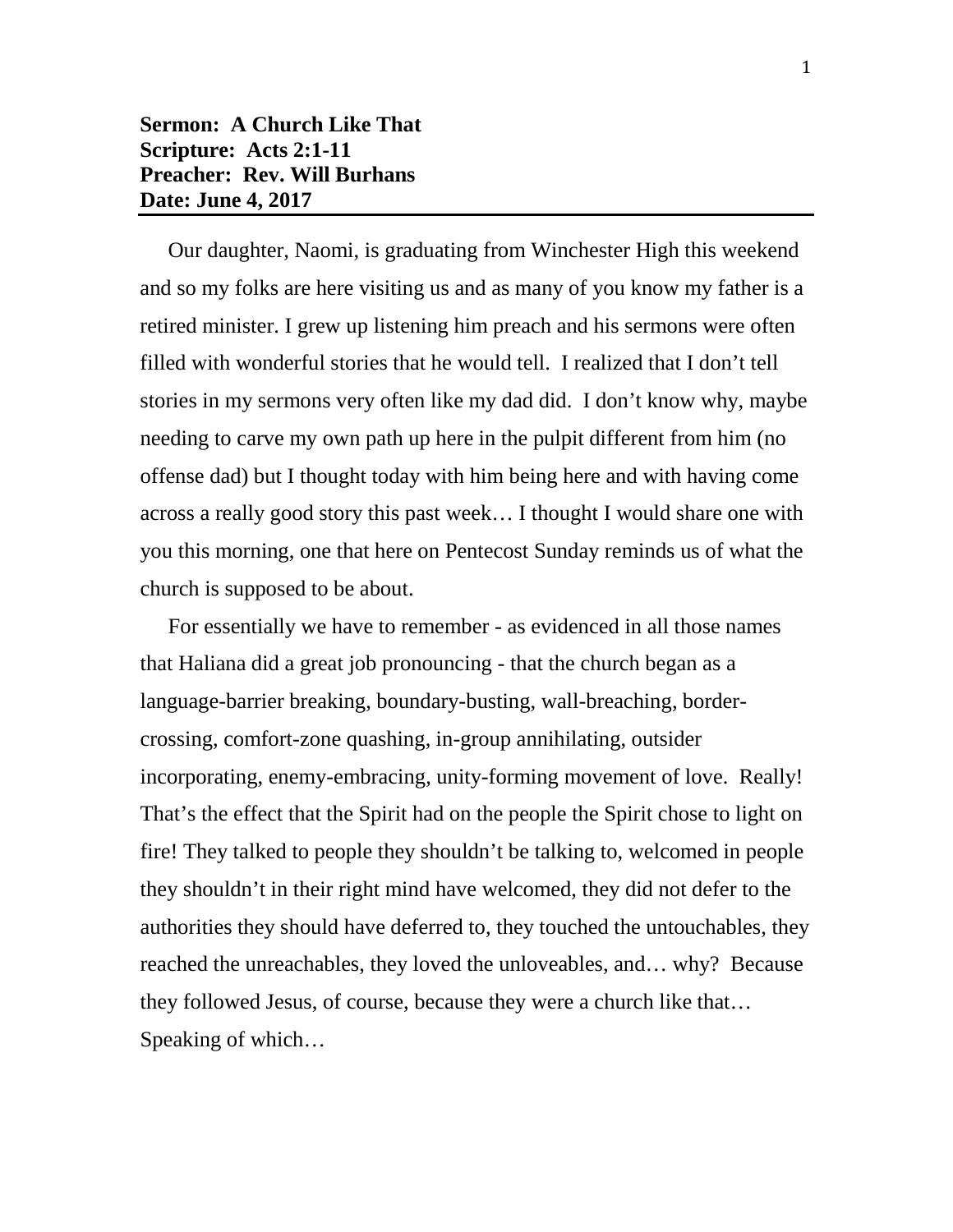One of the most famous Baptist preachers and religious commentators of our time is a man you might have heard of named Rev. Tony Campolo. He's an evangelical pastor who is dynamic and engaging and is often called upon to represent Christianity on talk shows like Nightline, Crossfire, Larry King Live, The Colbert Report, and many others. A few years back he flew to Hawaii to speak at a conference. As he tells the story, he checks into his hotel and tries to get some sleep, but his internal clock is still on Eastern time, so he wakes up at 3:00 a.m. The night is dark, the streets are silent, the world is asleep, but Tony is wide awake and his stomach is growling. So he gets up and prowls the streets looking for a place to get some bacon and eggs for an early breakfast. Everything is closed in that part of town except for a really grungy dive in an alley. He goes in and sits down at the counter, hesitant to touch the menu. And a big gruff-looking guy behind the counter comes over and asks, "What d'ya want?" Somehow Tony isn't so hungry anymore and isn't sure he'd trust anything coming out of that kitchen anyway. So eyeing some pastries sealed in cellophane he says, "I'll have a donut and black coffee" figuring that's probably safest.

As he sits there munching on his donut and sipping his coffee at 3:30 AM, in walk eight or nine provocative, loud prostitutes just finished with their night's work. They plop down at the counter like they own the place, and Tony finds himself uncomfortably surrounded by this group of loud, smoking, swearing hookers. He gulps his coffee, planning to make a quick getaway when the woman next to him says to her friend, "You know what? Tomorrow's my birthday. I'm gonna be 39." To which her friend nastily replies, "So what d'ya want from me? A birthday party? Huh? You want me to get a cake, and sing happy birthday to you?" The first woman says, "Aw, come on, why do you have to be so mean? Why do you have to put me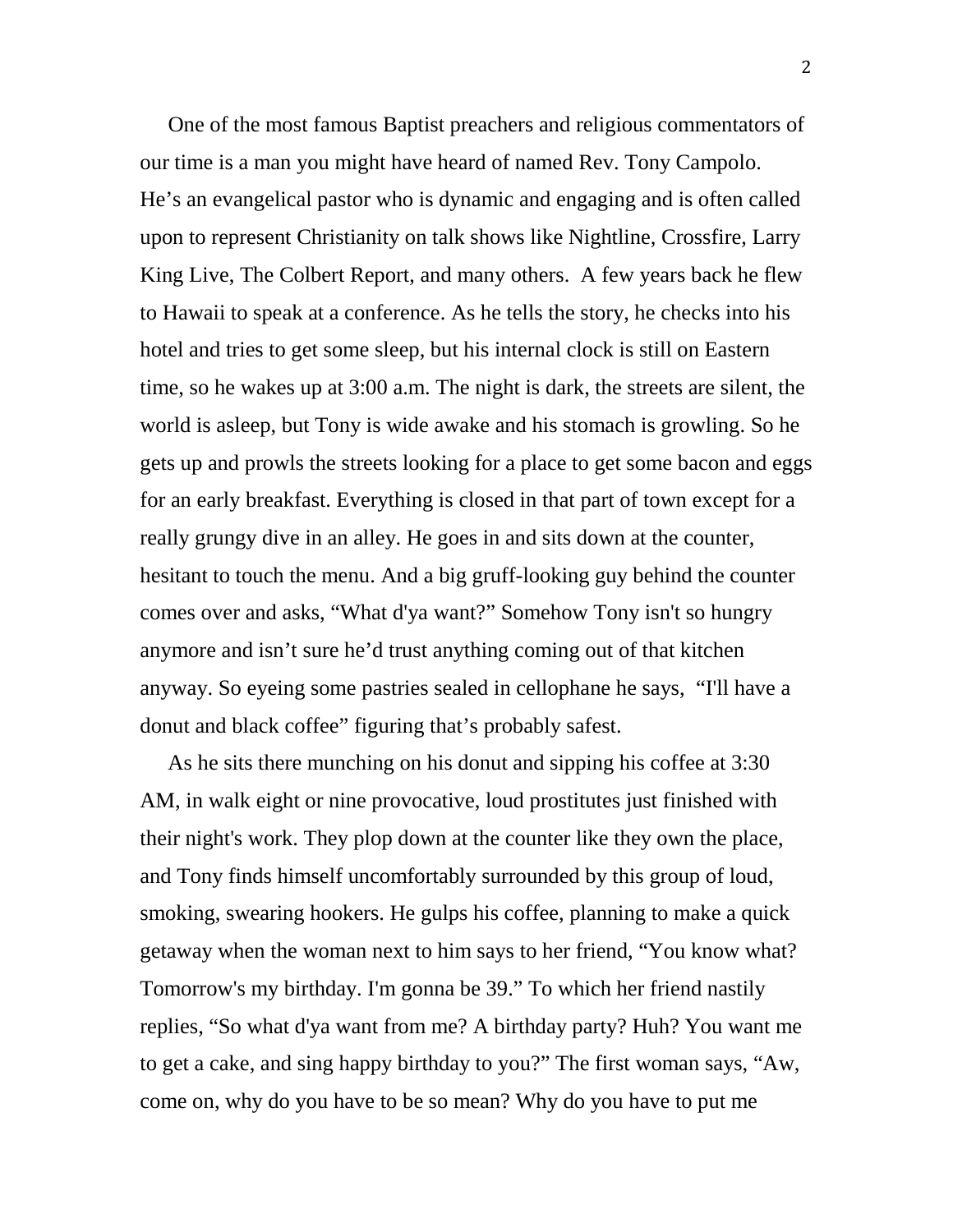down? I'm just sayin' it's my birthday. I don't want anything from you. I mean, why should I expect a birthday party? I've never had a birthday party in my whole life. Why should I want one now?"

When Tony Campolo heard that, his heart was moved, and he started thinking. He waited until the women left, and then he asked the guy at the counter, "Do they come in here every night?" "Yeah," he answered. "The one right next to me," he asked, "she comes in every night?" "Yeah," he said, "that's Agnes. Yeah, she's here every night. She's been comin' here for years. Why do you want to know?" "Because she just said that tomorrow is her birthday. Do you think we could maybe throw a little birthday party for her right here in the diner?"

A cute kind of smile crept over the man's chubby cheeks. "That's great," he says, "yeah, that's great. I like it." He turns to the kitchen and shouts to his wife, "Hey, come on out here. This guy's got a great idea. Tomorrow is Agnes' birthday and he wants to throw a party for her right here." His wife comes out. "That's terrific," she says. "You know, Agnes is really nice. She's always trying to help other people, and nobody does anything nice for her."

So they make their plans. Tony says he'll be back at 2:30 the next morning with some decorations and he'll buy a cake somewhere. But the big guy whose name turns out to be Harry looks at his wife and says to Tony, "Naw, you bring the decorations. We'll make the cake!"

At 2:30 the next morning, Tony is back. He has crepe paper and other decorations and a big cardboard poster that says, "Happy Birthday, Agnes!" They decorate the place from one end to the other and get it looking great. Harry and his wife had gotten the word out on the streets about the party and by 3:15 it seems like every prostitute in Honolulu is in the place. At 3:30 on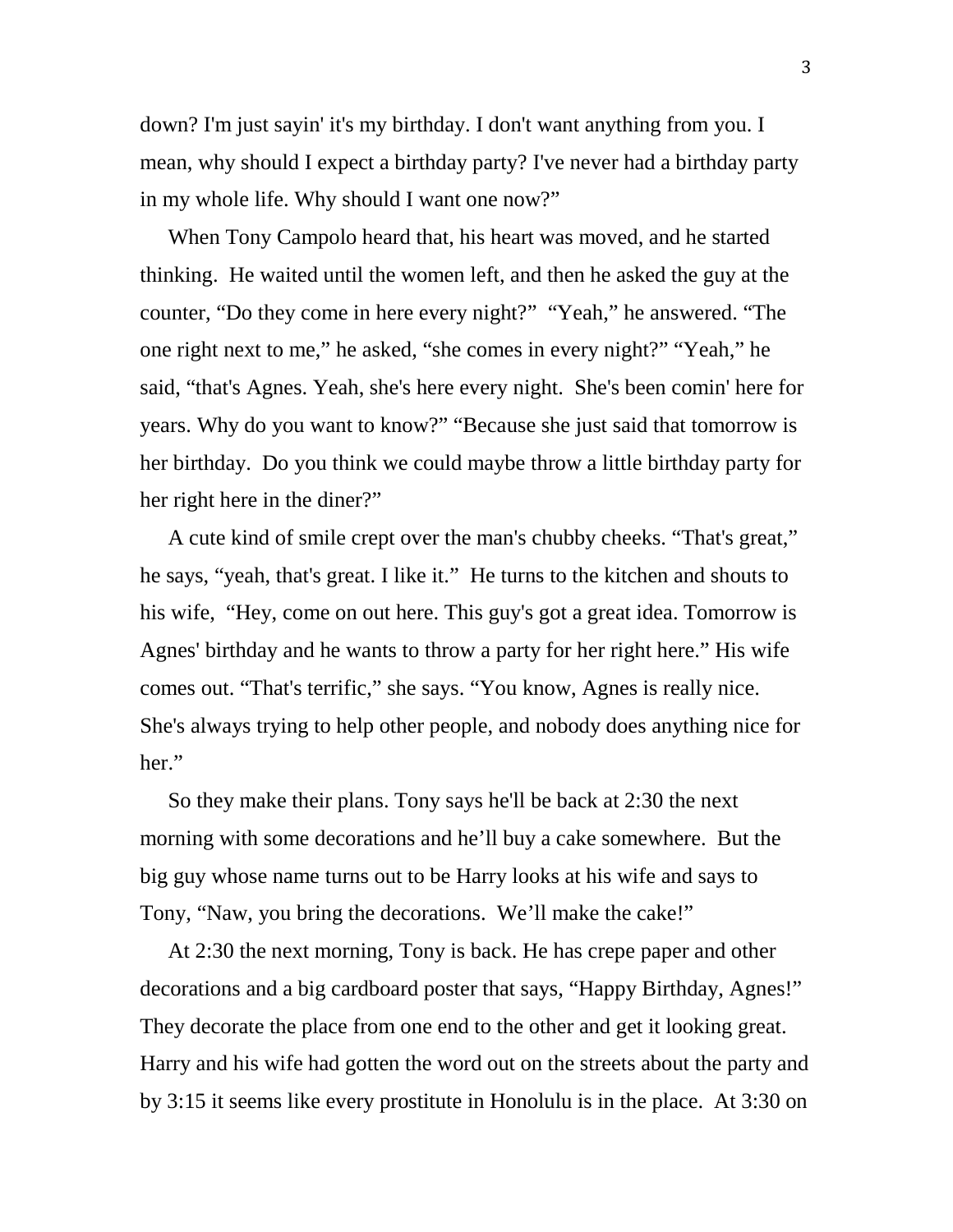the dot, the door swings open and in walks Agnes and her friend. They all shout and scream "Happy Birthday, Agnes!" Agnes is absolutely flabbergasted. She's stunned. Her mouth falls open, her knees start to buckle, and she almost falls over. And when the birthday cake with all the candles is carried out, that's when she totally loses it. Now she's sobbing and crying. Harry, who's not used to seeing a prostitute cry, gruffly mumbles, "Blow out the candles, Agnes, or I'll have to do it." So she pulls herself together and blows them out. Everyone cheers and yells, "Cut the cake, Agnes, cut the cake!" Harry gives her a big knife and sets out a stack of plates.

But Agnes looks down at the cake and, without taking her eyes off it, slowly and softly says, "Look, Harry, is it all right with you if...I mean, if I don't...I mean, what I want to ask, is it OK if I keep the cake a little while? Is it all right if we don't eat it right away?" Harry doesn't know what to say so he shrugs and says, "Sure, if that's what you want to do. Keep the cake. It's your cake. Take it home if you want." "Oh, could I?" she asks. Looking at Tony she says, "I live just down the street a couple of doors; I want to take the cake home, is that okay? I'll be right back, honest." She gets off her stool, picks up the cake, and carries it like it was the Holy Grail, Slowly marching through the room with it high in front of her for everyone to see. She carried her treasure out the door and everyone in the room watches in stunned silence. When the door closes behind her, nobody seems to know what to do.

There's a birthday party with no guest of honor and no birthday cake. They look at each other. They look at Tony. And Tony, Baptist preacher that he is, can't resist. He gets up on a chair and says, "What do you say we pray together?" And there they are in this hole-in-the-wall greasy spoon, half the